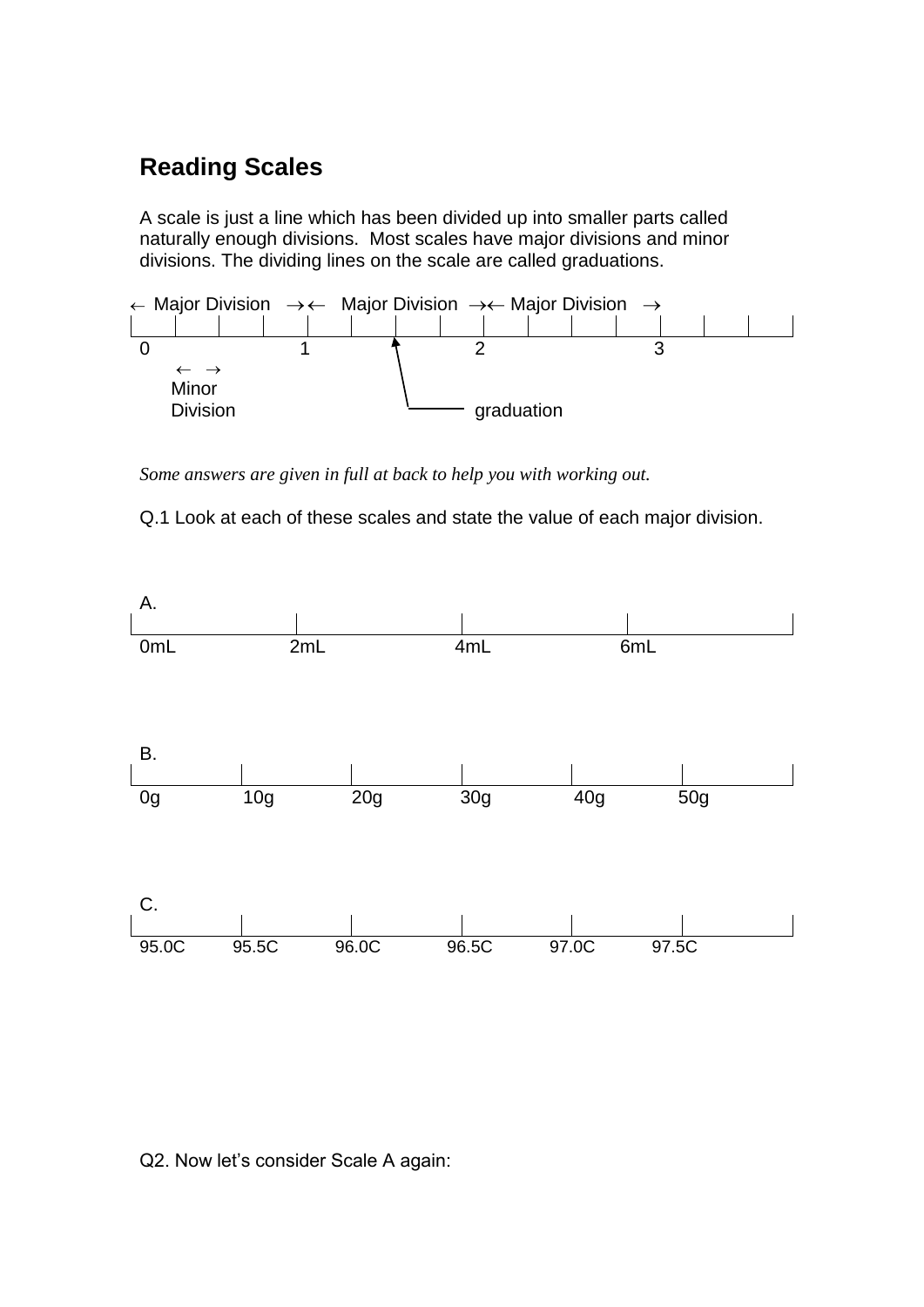

(a) Divide each major division of 2mL into 4 equal parts. Draw the resulting minor divisions onto the scale. Now what will be the value of each minor division?

(b) Show the positions of 0.5mL, 3.5mL and 6.5mL on the scale.

Q3. (a) Divide the major divisions of Scale B into 5 equal parts – show their position with reasonable accuracy on the scale.

(b) Now calculate the value of each minor division. Give your answer as a whole number together with the unit of measurement.



(c) Show the positions of 6g, 7g and 7.5g on the scale.

Q4. (a) Divide the major divisions of Scale C into two equal parts.

(b) Calculate the value of each minor division. Give your answer as a decimal together with the unit of measurement.



(c) Show the positions of 96.75 degrees Celsius and 98 degrees Celsius.

Q5. (a) Study this scale and work out the value of the minor divisions.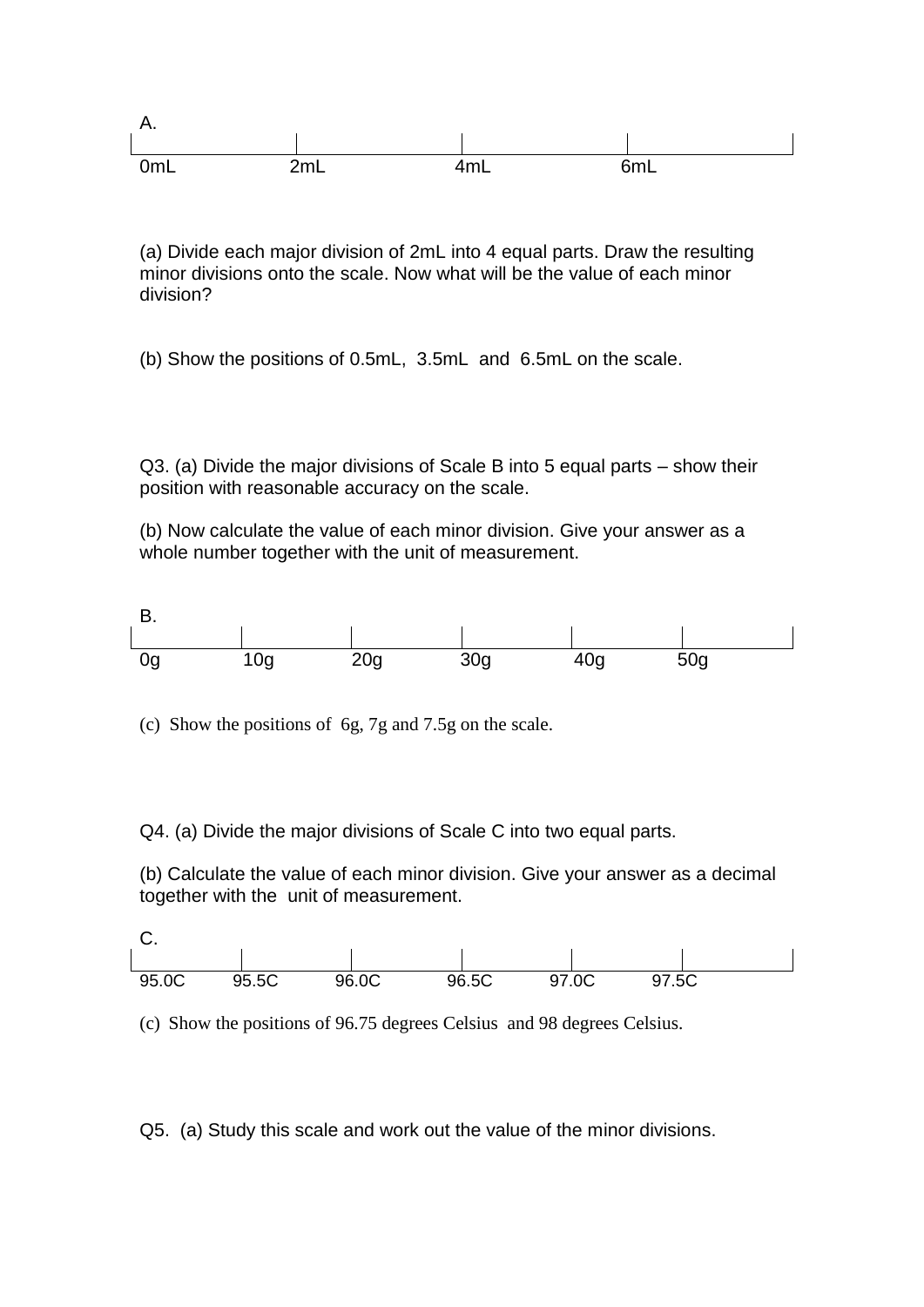| 0.0 amps |  | ົດ<br>$0.3 \text{ amps}$ |  |
|----------|--|--------------------------|--|

(b) The grey bar shows how many amps are being recorded on the scale. What is the reading?



(c) The grey bar once shows how many amps are being recorded on the scale. What is the reading? *Hint: You will need to further split the minor division into smaller parts in order to estimate the reading.*



## *Answers*

- Q1. A. 2mL
	- B. 10 grams
	- C. 0.5 degrees Celsius